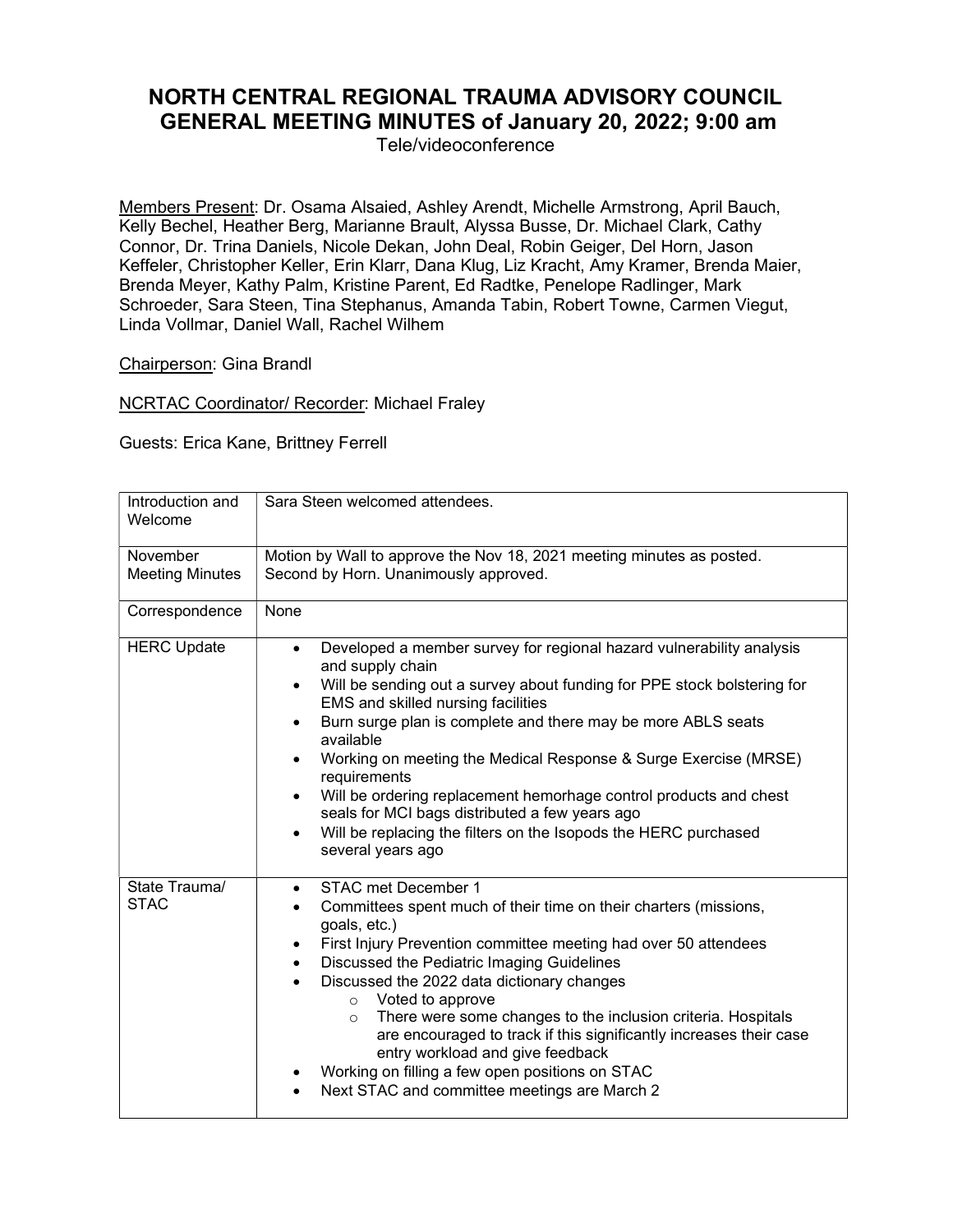| <b>State EMS</b> | Michael read a written report provided by Don Kimlicka<br>$\bullet$                 |
|------------------|-------------------------------------------------------------------------------------|
| Update           | New staff: The EMS Section is slowly being able fill open spots and<br>$\bullet$    |
|                  | add valuable staff to assist with the many responsibilities we have,                |
|                  | these include.                                                                      |
|                  | Rural EMS Coordinator - Dan Williams (began 1-19-2022) many may<br>٠                |
|                  | know Dan from his years on the EMS Advisory Board and as a former                   |
|                  | Section Chief. He has many years of EMS experience in Wisconsin                     |
|                  | including Service Director for Door County EMS (Retired). He will be a              |
|                  | valuable asset to the office as well as the rural EMS Community.                    |
|                  | Community EMS Coordinator - Interviews in process, many great<br>$\bullet$          |
|                  | candidates, hope to have decision my end of January                                 |
|                  | Office License Associate: Sadie Aldinger, replaces Becca Kelly. She<br>٠            |
|                  | has much experience and will be able to assist with many components                 |
|                  | within the office.                                                                  |
|                  | Graphic designer: Suncana Pavlic is a UW student, she will be or is                 |
|                  | currently tackling the field version of the State protocols separating              |
|                  | them into license level specific format (EMR, EMT, etc). She is also                |
|                  | working on a searchable app version of them.                                        |
|                  | Project Assistant: Anthony Dare. He will assist all staff with various<br>$\bullet$ |
|                  | project completion as well as assisting with the organization of various            |
|                  | meetings.                                                                           |
|                  | EMS Communications Coordinator: Jim Westover has accepted an<br>$\bullet$           |
|                  | LTE (part time) position to assist with the communications items left               |
|                  | after Paul Wittkamp retired.                                                        |
|                  | Data Manager: This position will hopefully be posted very soon, this<br>٠           |
|                  | was left open when Emma Brown left. Currently Will Koehne and Katie                 |
|                  | Prather handle the items she was responsible for.                                   |
|                  | Other items:<br>$\bullet$                                                           |
|                  | Town Hall sessions: These monthly sessions for EMS services starts<br>$\bullet$     |
|                  | back up next week Tuesday, January 25th at 3pm. These will continue                 |
|                  | on the 4th Tuesday through 2022. Originally meant for EMS Service                   |
|                  | and Medical Director, it will not be open to all EMS providers who wish             |
|                  | to attend. Information on the meeting and how to connect will be sent               |
|                  | out through an E-licensing blast by the end of the week.                            |
|                  | FAP: Services that have applied should receive their checks sometime                |
|                  | in the next week or so, we have been advised that some services                     |
|                  | started receiving them. If you do not receive one by the end of January             |
|                  | and expected to, reach out to Mark Mandler in our office.                           |
|                  | Memo Series: As mentioned previously we will begin these series                     |
|                  | again, I will be the lead on these and have started to put some                     |
|                  | together. If there are certain items that often need clarification or feel          |
|                  | would be a good topic please let me know.<br>Items added by Dr. Clark:              |
|                  | There were some inadvertent changes made to DHS 110 as it                           |
|                  | $\circ$<br>went through the last approval process creating some                     |
|                  | unintended requirements for services. As DHS cannot grant                           |
|                  | blanket waivers so services are required to submit a waiver                         |
|                  | request as needed.                                                                  |
|                  | Committees are looking at the bypass & diversion definitions in<br>$\circ$          |
|                  | <b>EMResource</b>                                                                   |
|                  | If your service is doing interfacility transports, make sure it is in<br>$\circ$    |
|                  | your operational plan                                                               |
|                  | Committees are working on the transition of the ambulance<br>$\circ$                |
|                  | medical supply/equipment inspections from DOT to DHS                                |
|                  | Updating the MCI plan templates<br>$\circ$                                          |
|                  |                                                                                     |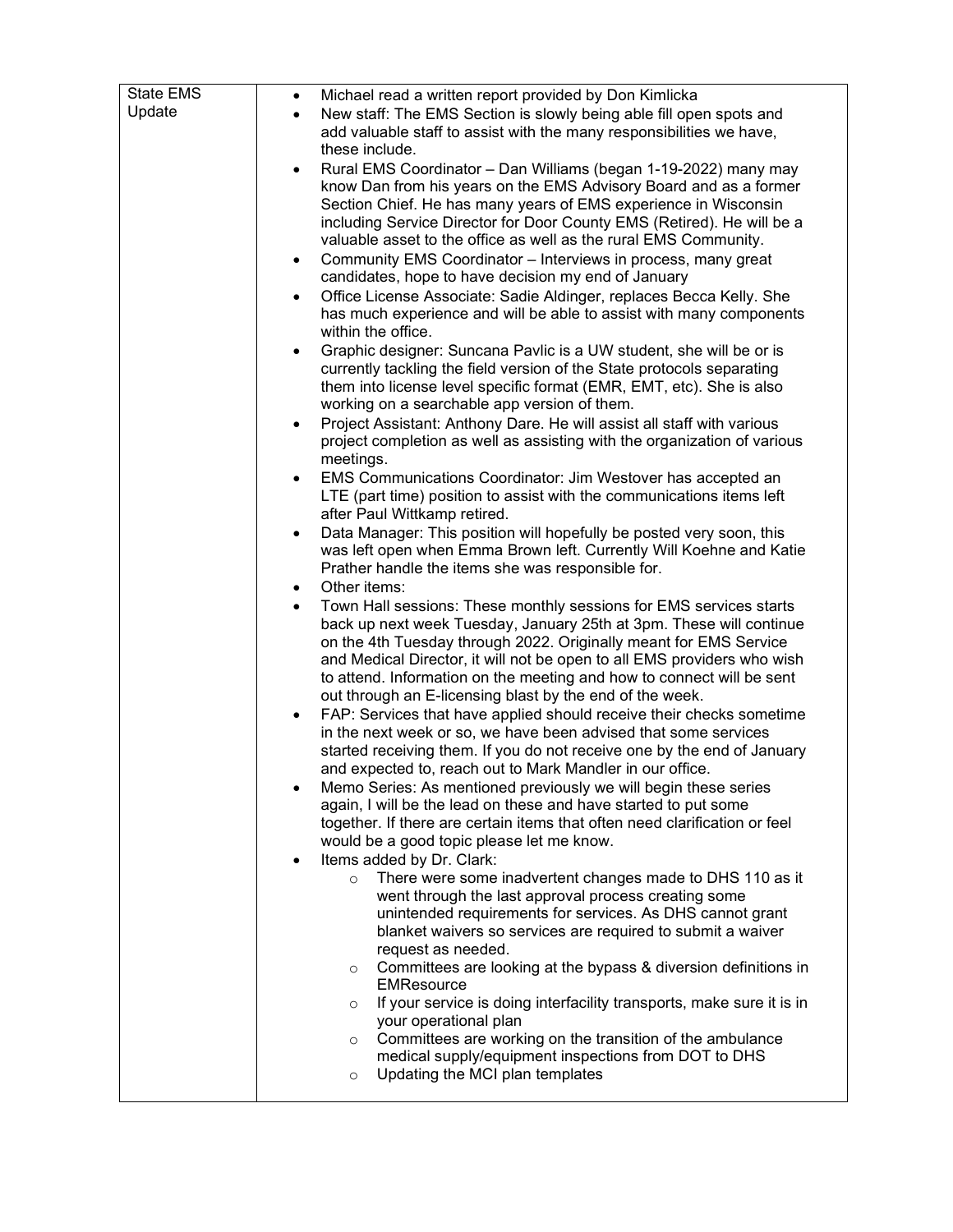| <b>RTAC</b>                           | A survey has been created to perform the RTAC assessment required<br>$\bullet$                                                                  |
|---------------------------------------|-------------------------------------------------------------------------------------------------------------------------------------------------|
| Coordinator<br>Report                 | for the bi-annual Regional Trauma Plan update. Members are asked to<br>complete THIS SURVEY.                                                    |
|                                       | Michael reviewed budget and expenses to date. \$4,418.71 spent and<br>$\bullet$                                                                 |
|                                       | \$24,992.62 remaining.<br>The NCW HERC now has their WI tax exempt form                                                                         |
|                                       |                                                                                                                                                 |
| <b>EMS</b> for Children               | Brittany and Erica presented the EMS for Children emergency department<br>readiness project.                                                    |
|                                       | Presentation slides are available HERE<br>$\bullet$                                                                                             |
|                                       | https://www.chawisconsin.org/initiatives/emergency-care/emergency-<br>$\bullet$<br>department-readiness/                                        |
|                                       | https://emscimprovement.center/domains/pediatric-readiness-project/<br>$\bullet$                                                                |
| <b>Process</b>                        | Will place election of a chair on the next agenda.<br>$\bullet$                                                                                 |
| improvement<br>committee              | Michael will prepare an information "packet" about what the PI<br>$\bullet$<br>committee should look like, recent projects, PI indicators, etc. |
|                                       | Michael will prepare the 2021 trauma registry data review<br>$\bullet$                                                                          |
| Out of Hospital                       | Discussed doing a pelvic trauma project to include education and<br>$\bullet$                                                                   |
| Committee                             | supplying paramedic services with pelvic immobilization devices or                                                                              |
|                                       | funding toward them.                                                                                                                            |
|                                       | The educational video is posted and Michael is working on<br>$\circ$<br>offering the devices to services                                        |
|                                       | Discussed developing a regional MCI plan template. Michael                                                                                      |
|                                       | requested sample plans from services but only got one. State is doing<br>a similar project.                                                     |
|                                       |                                                                                                                                                 |
| <b>Injury Prevention</b><br>Committee | Looking to use funds to replenish PFDs in the Lifejacket Loaner<br>stations.                                                                    |
|                                       | The state has some ATV/UTV related projects in the works.                                                                                       |
| Conference                            | Group discussed speaker and topics ideas                                                                                                        |
| Planning<br>Committee                 |                                                                                                                                                 |
| Pediatric Imaging                     | Tabled - Dr. Roberts unable to attend                                                                                                           |
| Guidelines                            |                                                                                                                                                 |
| Pediatric Surge                       | Gina Brandl presented a review of a recent multiple-pediatric-patient crash.                                                                    |
| Event                                 |                                                                                                                                                 |
| Other business                        | Brief discussion about the ongoing blood product shortage.                                                                                      |
| Future Agenda                         | <b>Blood shortage</b><br>$\bullet$                                                                                                              |
| Items                                 | <b>Pediatric Imaging Guidelines</b>                                                                                                             |
| Announcements/                        | Funds remain available for facilities to send a trauma registrar to<br>$\bullet$                                                                |
| Training                              | training<br>A rural TOPIC course is available online<br>$\bullet$                                                                               |
|                                       |                                                                                                                                                 |
|                                       | See Calendar at NCRTAC-WI.org for more events and details                                                                                       |
| Adjournment                           |                                                                                                                                                 |

Next Meeting: Thursday, March 17, 2022